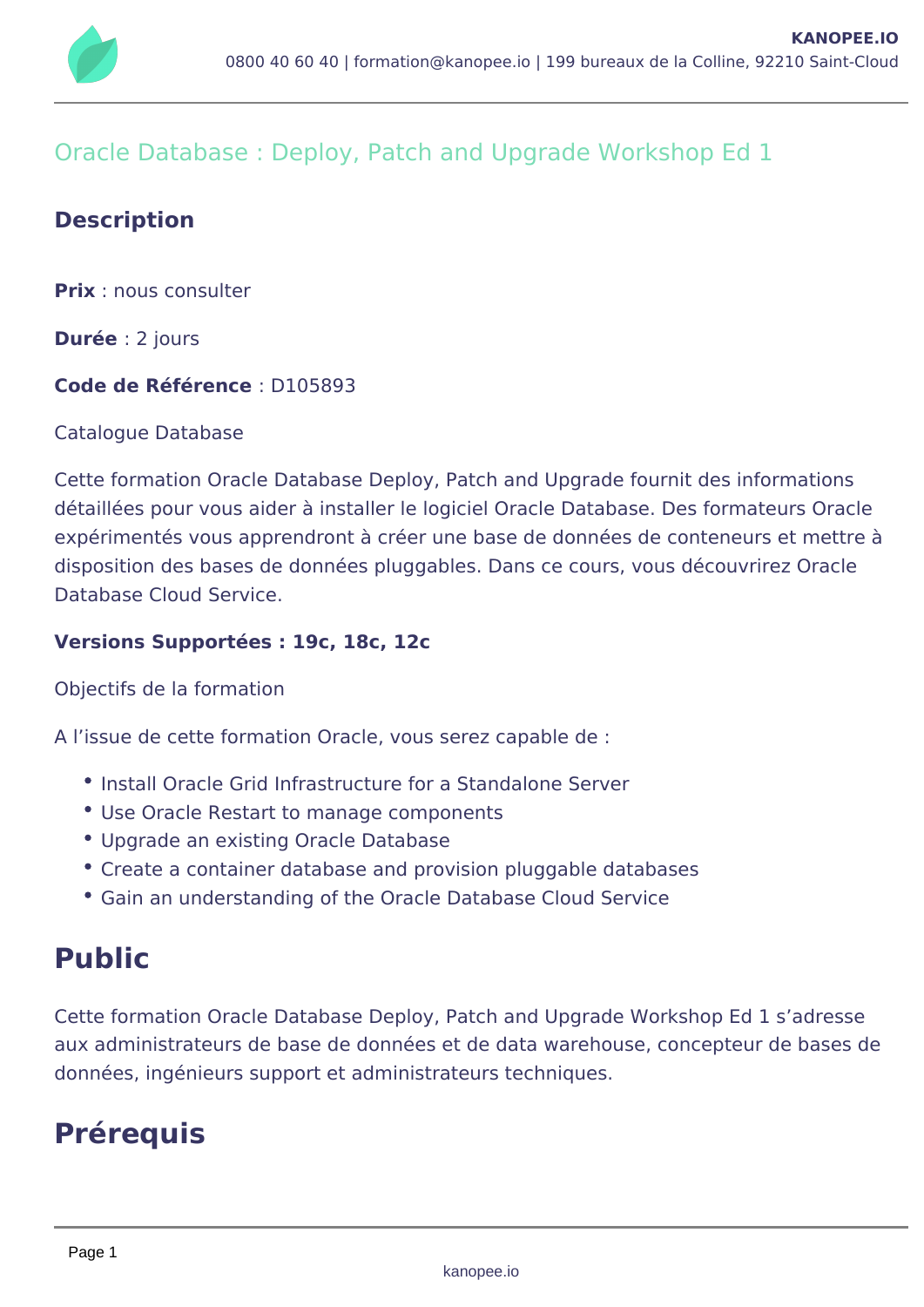

Pas de prérequis nécessaire pour cette formation AWS hormis la compréhension de l'anglais et du vocabulaire anglais spécifique IT.

# **Programme de la formation**

## **Oracle Database Overview**

- Oracle Database Introduction
- Oracle Database Architecture Overview
- Oracle Database Instance Configurations
- Oracle Database Memory Structures
- Process Structures
- Database Storage Architecture
- Logical and Physical Database Structures
- Container and Pluggable Database Overview

#### **Installing Oracle Grid Infrastructure for a Standalone Server**

- Overview of Oracle Grid Infrastructure for a Standalone Server
- **System Requirements for Oracle Grid Infrastructure**
- Configuring Storage for Oracle Automatic Storage Management (ASM)
- Installing Oracle Grid Infrastructure for a Standalone Server
- Upgrading Oracle Grid Infrastructure for a Standalone Server

#### **Installing Oracle Database Software**

- Planning Your Installation
- System Requirements for Oracle Database
- Preparing the Operating System
- Using 4 KB Sector Disks
- Setting Environment Variables
- Checking the System Requirements
- Using the Oracle Universal Installer (OUI)
- Performing a Silent Mode Installation

## **Creating an Oracle Database by Using DBCA**

- Planning the Database Storage Structure
- Choosing non-CDB or CDB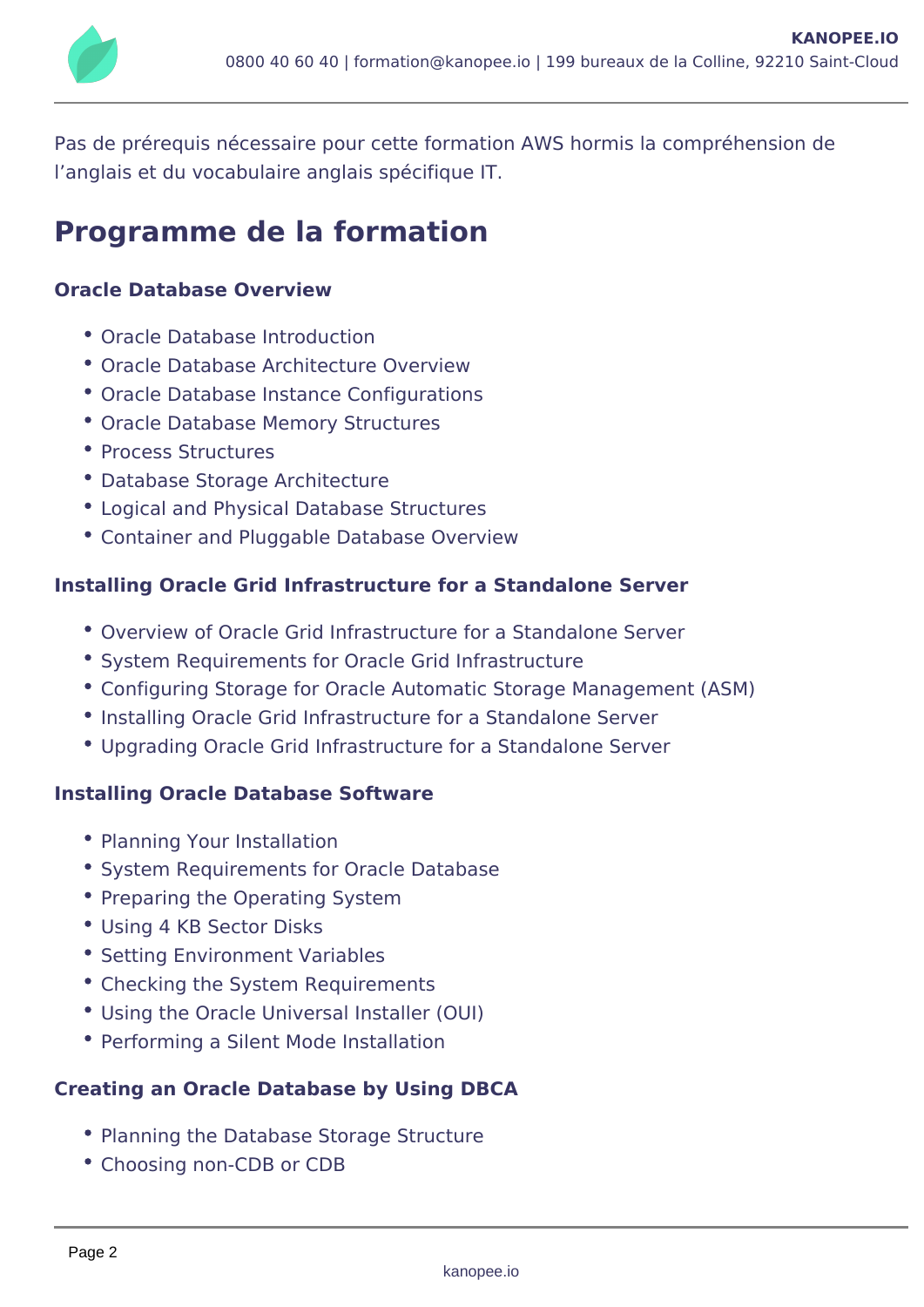- Types of Databases (based on workload)
- Choosing the Appropriate Character Set
- Understanding How Character Sets are Used
- Setting the NLS LANG Initialization Parameter
- Using the Database Configuration Assistant (DBCA)

# **Using Oracle Restart**

- Oracle Restart Overview
- Oracle Restart Process startup
- Controlling Oracle Restart
- Choosing the Correct SRVCTL Utility
- Oracle Restart Configuration
- Using the SRVCTL Utility
- Obtaining Help for the SRVCTL Utility
- Starting Components by Using the SRVCTL Utility

# **Introduction to Upgrading to Oracle Database**

Upgrade Methods Data Migration Methods Supported Releases for Direct Upgrade Overview of Upgrade Process Performing a Rolling Upgrade Upgrading a CBD

## **Preparing to Upgrade to Oracle Database**

- Developing a Test Plan
- Performance Testing
- Requirements for Databases Using Oracle Label Security or Oracle Database Vault
- Requirement for Databases Using Oracle Warehouse Builder
- Using the Pre-Upgrade Information Tool
- Backing Up the Database
- Installing the Oracle Database Software
- Preparing the New Oracle Home

## **Upgrading to Oracle Database**

Upgrading by Using the Database Upgrade Assistant (DBUA)